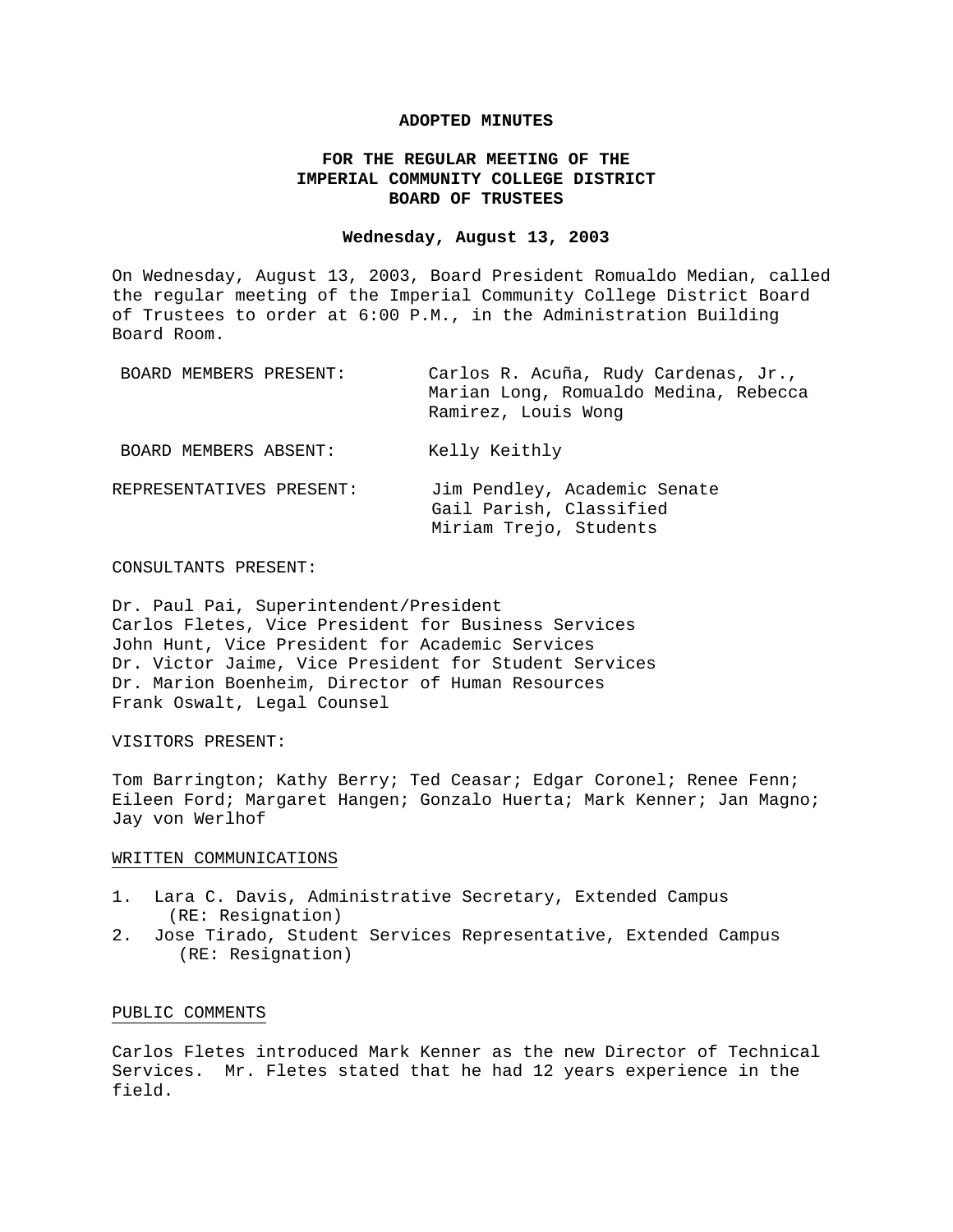#### ASSOCIATED STUDENT GOVERNMENT UPDATE

ASG President, Miriam Trejo, reported on the following ASG activities:

- August 15-16 Student Trustees Workshop in Sacramento
- August 18-19 ASG Information Booth supplying students with maps, schedules and free snow cones;
- August 25 first ASG Senate meeting
- August 29 Welcome Back Dance in the College Center, 10:00 A.M. to 1:00 P.M.
- September 8-9 Senator Elections

#### ACADEMIC SENATE UPDATE

Academic Senate President, Jim Pendley, reported the Senate will have its first meeting on August 20, 2003. There will be an election for new senators on September 8 and 9.

#### PRESIDENT'S UPDATE

Dr. Pai reported the following:

- Consortium for North American Higher Education Collaboration (CONAHEC) grant project, funded for \$32,430, is designed to develop cross-cultural competencies of US and Mexican faculty and students so that they can function more effectively in a learnerled environment. The project design includes a parallel strand of cultural sensitization for workplace training.
- Five IVC students were among a total of twenty students from Imperial and San Diego Counties with nine community colleges participating in 2003 University Link Medical Science Program. The summer portion took place during June 29 to July 26, at the UCSD School of Medicine. IVC has the most number of qualified participants and the greatest diversity with two from the DSPS Program and one from the Student Support Services Program.
- The Upward Bound Program Summer Residential Component at University of California, San Diego, involved 50 high school students. A wonderful awards ceremony took place on July 25, 2003. An uplifting keynote speech was given by Vice President of Student Services at Peninsula College in the State of Washington, Maria J. Peña, who was a former Upward Bound student from Brawley that attended IVC.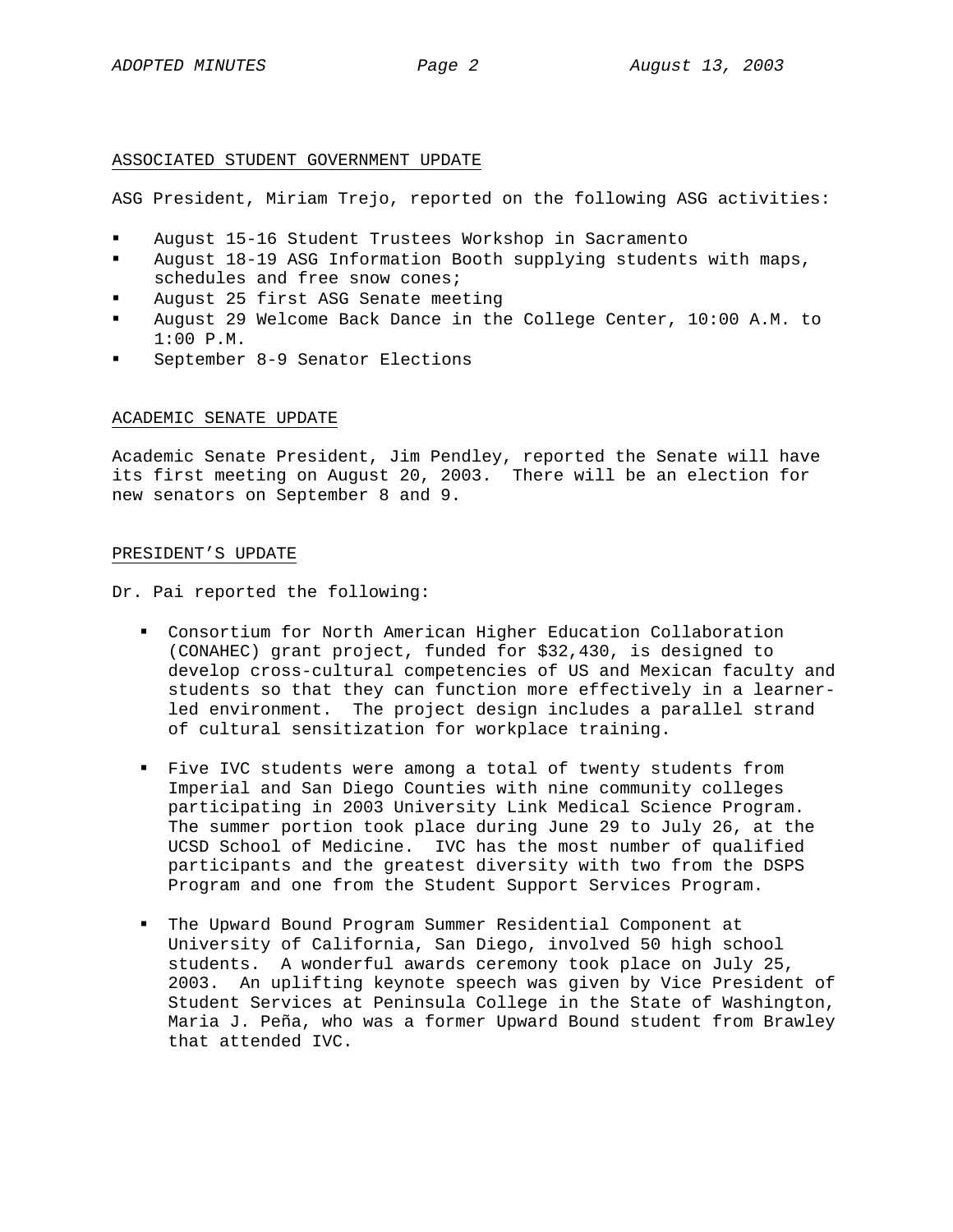Each Board member was asked to provide 20 names and addresses from their respective high school district for the Visioning Process.

#### INFORMATION TECHNOLOGY UPDATE

Jan Magno reported that the Finance system is the first section scheduled, in the implementation phase, to "go live" on January 1, 2004. All modules within the system must be evaluated, data cleaned up, and converted to the Banner software by that date. Training for all end-users will take place during Flex Week in January 2004.

The Student System will be implemented next, with a projected "go live" date of January 2005. Human Resources and Financial Aid will follow in 2005 and 2006.

The Banner software program has received its first upgrade to 6.0. Jan stated that this is an exciting, rewarding process, designed to integrate all areas on-campus.

#### BUDGET UPDATE

Carlos Fletes distributed a copy of a comparison of the IVC 2002-2003 budget with the 2003-2004 approved budget as of August 13, 2003. Mr. Fletes stated that the state apportionment was received on August 11, 2003. Mid-year cuts are a possibility, and there remains a \$8 billion deficit in California.

- Partnership for Excellence was cut by 25% of \$218,566;
- Part-time faculty compensation was cut by 10.8% or \$28,742;
- Telecommunications/technology was cut by 10% or \$11,460;
- Significant projected increases in costs are health insurance 11.22% or \$317,985, PERS increase of 7.649% or \$406,733, Retirement Incentives of \$104,065, and Lease Revenue Bond Payment of \$300,000

There will be a cautious approach to this budget year and in the future.

## LOCATION OF BOARD MEETINGS

Dr. Paul Pai stated that the issue of change the location of the Board meetings has been around but never formally discussed by the Board. After discussion it was the consensus of the Board that the location of its meetings would be changed only on an as needed basis. Dr. Pai suggested that we put the factor of a larger more accessible Board meeting room into our planning. Mr. Medina stated that if there is a change in location that it should be a permanent change.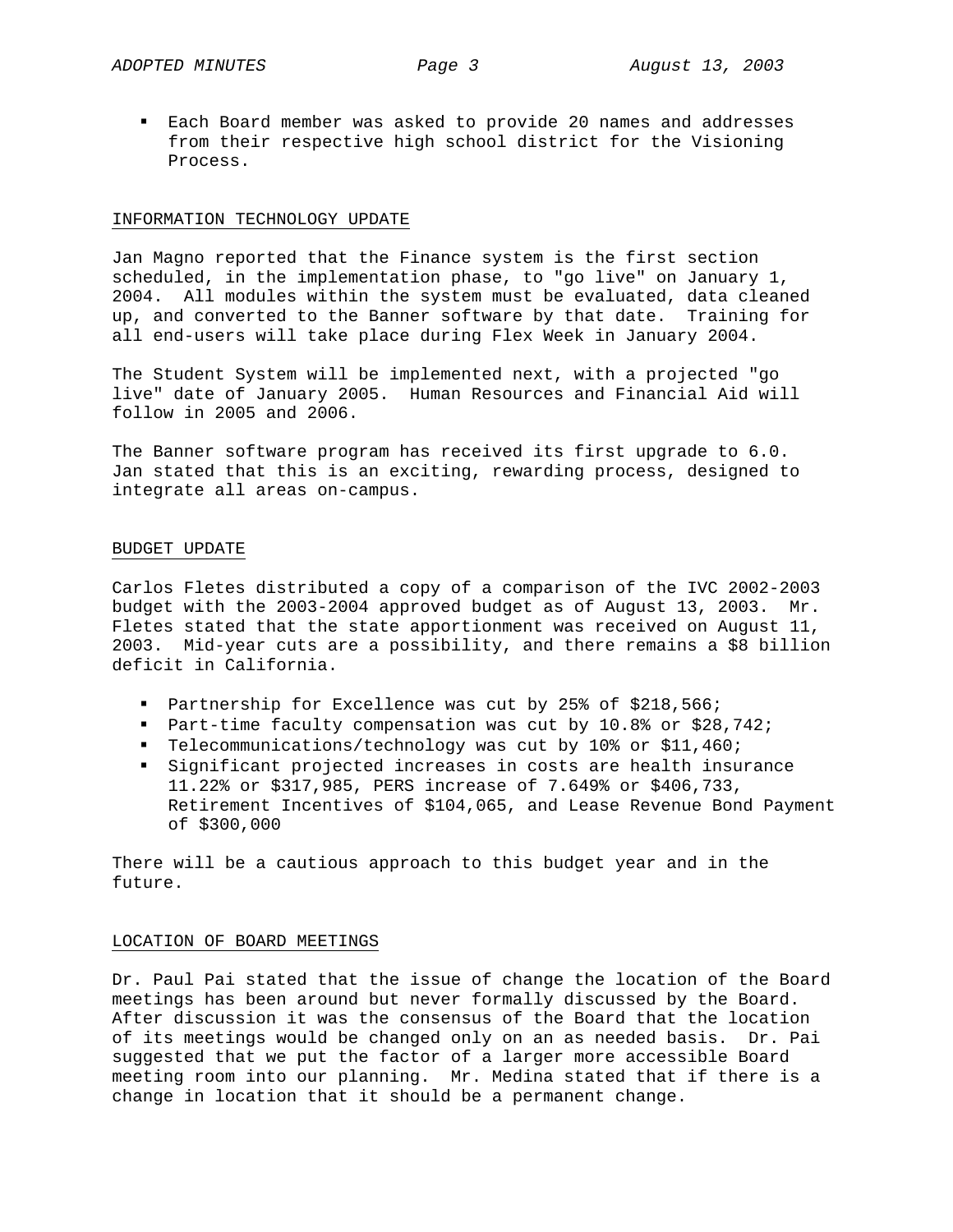Mr. Medina stated that Mr. Keithly was interested in changing the day and time of the Board meetings. This will be discussed at the September Board meeting.

M/S/C Cardenas/Wong to approve the Minutes for July 9, 2003

M/S/C Cardenas/Wong Resolution No. 12756: **PURCHASE ORDERS**

BE IT RESOLVED that the issuance of current year Purchase Order Nos. 304437 through 400170, 4003090 through 4004008, and 4503034 through 4504001, inclusive are approved.

BE IT FURTHER RESOLVED that the issuance of Dummy Purchase Order Nos. 302583 through 400154

M/S/C Cardenas/Wong Resolution No. 12757: **PAYROLL WARRANT ORDERS**

BE IT RESOLVED that Payroll Warrant Order No. 1 in the amount of \$60,406.72 and Warrant Order No. 2 in the amount of \$1,403,063.87 be ratified.

M/S/C Cardenas/Wong Resolution No. 12758: **COMMERCIAL WARRANT ORDERS**

BE IT RESOLVED that Commercial Warrant Orders on the General Fund be ratified as follows:

> 1 in the amount of \$762,551.55 2 in the amount of \$18,668.83 3 in the amount of \$150,491.49 4 in the amount of \$358,703.66

M/S/C Cardenas/Wong Resolution No. 12759: **QUARTERLY INVESTMENT REPORT**

WHEREAS effective January 1, 1996, Government Code section 53646 requires schools districts to annually give a statement of investment policy to their governing boards; and

WHEREAS effective January 1, 1996, Government Code Section 53646 requires that the chief business officer submit a quarterly report to the governing board including the type of investment, issuer, date of maturity, par and dollar amount invested in all securities, and investments and monies held by the district; and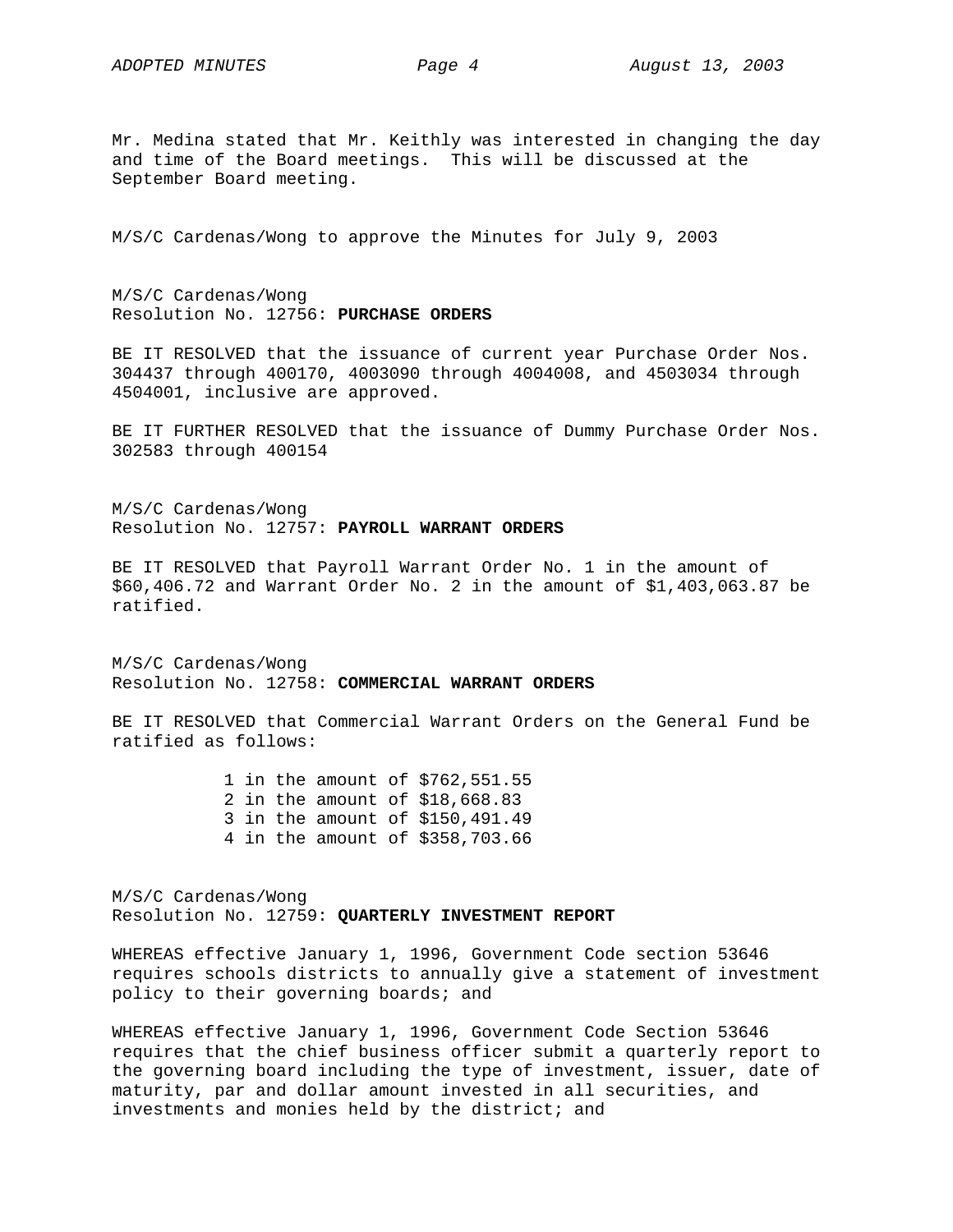WHEREAS all investments for the Imperial Community College District are on deposit with the Treasurer of the County of Imperial.

NOW, THEREFORE BE IT RESOLVED that the Board accepts the County of Imperial Statement of Investment Policy as the policy governing investments for the Imperial Community College District.

M/S/C Ramirez/Long Resolution No. 12760: **5-YEAR CONSTRUCTION PLAN**

WHEREAS, the District is required to submit to the Board of Governors a Five-Year Capital Construction Plan.

NOW THEREFORE BE IT RESOLVED that the Board of Trustees approve the submission of the 2005-2009 Five-Year Construction Plan for the Imperial Community College District, as presented

# M/S/C Ramirez/Wong Resolution No. 12761: **2002-03 TELECOMMUNICATIONS & TECHNOLOGY INFRASTRUCTURE PROGRAM (TTIP)**

WHEREAS, the District has been allocated TTIP funds for the purposes of 4Cnet video/data and video conferencing, college library automation and satellite; and

WHEREAS, at its November 13, 2002 meeting the Board of Trustees approved the 2002-03 TTIP Expenditure Plan as submitted; and

WHEREAS, the District is required to submit a TTIP Expenditure Report for 2002-03 no later than August 29, 2003.

NOW, THEREFORE, BE IT RESOLVED that the Board of Trustees hereby approves the 2002-03 TTIP Expenditure Report, as submitted.

## M/S/C Cardenas/Wong Resolution No. 12762: **INTERIM AGREEMENT WITH DESERT MUSEUM SOCIETY REGARDING FUNDING OF MUSEUM OPERATIONS**

WHEREAS, the Imperial Community College District (District) has been paying in excess of \$50,000.00 per year to defray the costs of operating the Imperial Valley College Desert Museum and Southeast Information Center, as well as associated cost of operation; and

WHEREAS, recent fiscal constraints make it impossible for the District to continue this support at this time; and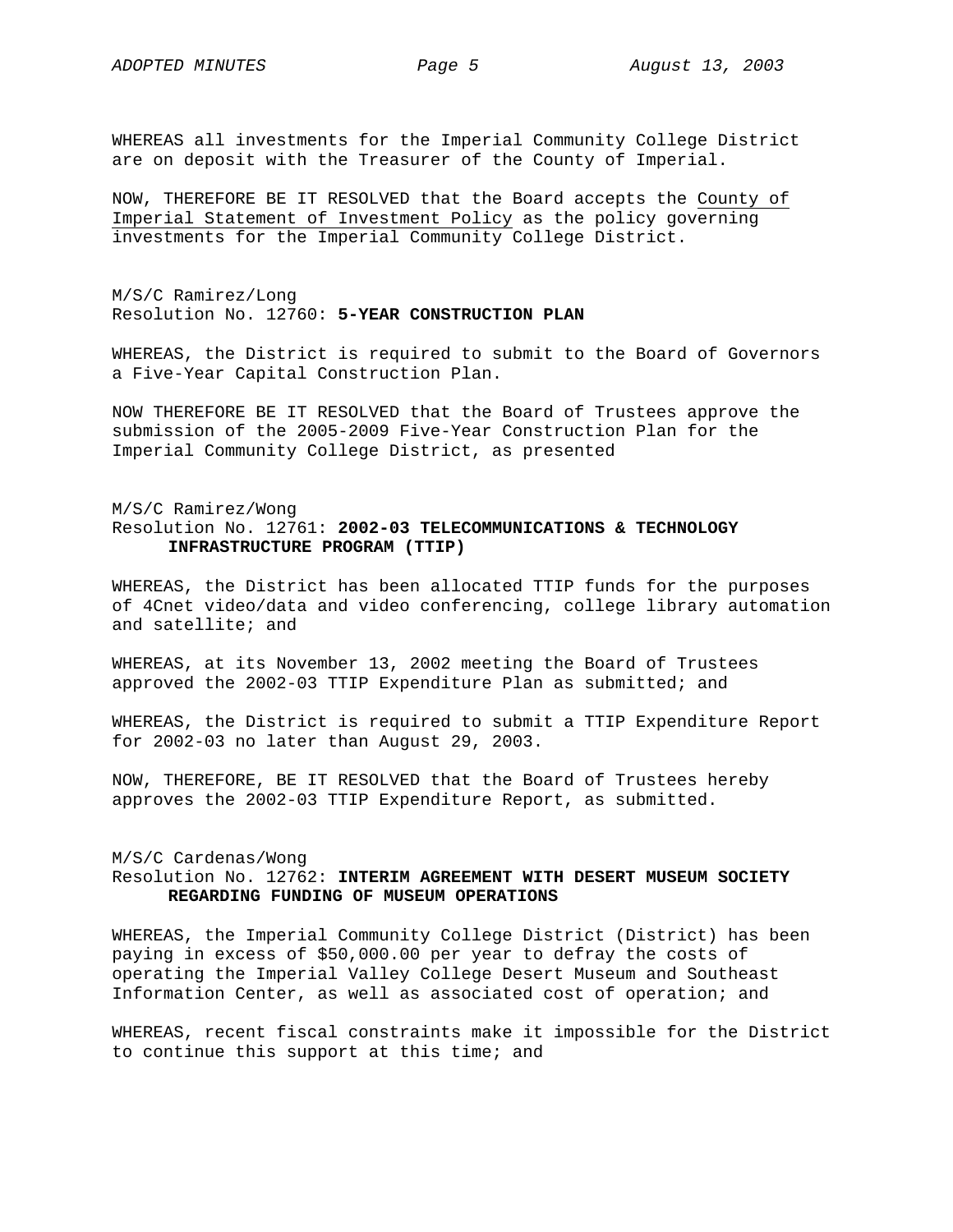WHEREAS, the Imperial Valley College Desert Museum Society, Inc., a California corporation (Society) has sufficient funds as of the execution of this agreement; and

THEREFORE, District and Society agree as follows:

- Society will pay to District, on a quarterly basis, the estimated quarterly payment, which consists of the amount expended by the District for the fiscal year 2002-2003, plus any adjustments as necessary; total expenses under this agreement not to exceed \$60,000**.**
- The payment for the first quarter of the 2003-2004 fiscal year shall be made by Society to District upon execution of this agreement. Payments for the remaining three quarters of the 2003-2004 fiscal year shall be made on or about the following dates: September 15, 2003, December 15, 2003, and March 15, 2004.
- The term of this agreement is July 1, 2003 through June 30, 2004.
- This agreement may be terminated by either party by means of thirty days written intent to terminate.
- The Superintendent/President is directed to prepare and sign a written agreement in conformity herewith.

M/S/C Cardenas/Wong Resolution No. 12763: **CHILD DEVELOPMENT (PLAYGROUND COMPLIANCE)**

BE IT RESOLVED that the Governing Board of the Imperial Community College District authorizes entering into local agreement number GPCF-2052/13-6315-00-2, for fiscal year 2002-2003 through 2004-2005, in the amount of \$76,144.00, with the California State Department of Education, and that Dr. Paul Pai, Superintendent/ President, and John Hunt, Vice President for Academic Services are authorized to sign the transaction for the Governing Board.

M/S/C Ramirez/Acuña to go into **CLOSED SESSION** 

- 1. CONFERENCE WITH LEGAL COUNSEL PRESENT ANTICIPATED LITIGATION Significant exposure to litigation pursuant to subdivision (b) of section 54956.9: One Case
- 2. PUBLIC EMPLOYEE DISCIPLINE/DISMISSAL/RELEASE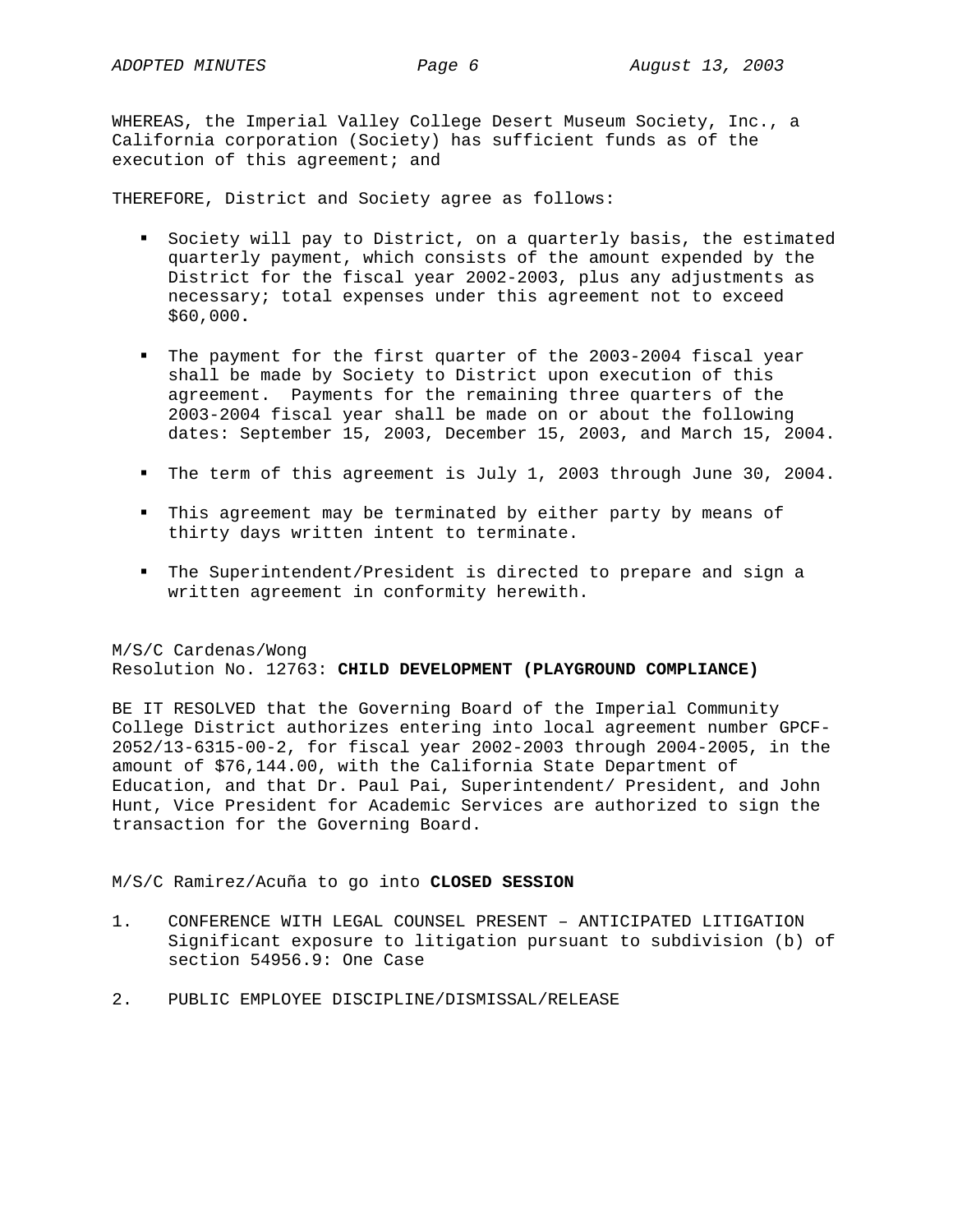M/S/C Wong/Acuña to go back to **OPEN SESSION**

Mr. Medina announced that information had been provided on items 1 and 2.

M/S/C Cardenas/Wong Resolution No. 12764: **ASSISTANT DIRECTOR FOR NURSING**

BE IT RESOLVED that the Board approves Diedre Pollock to continue to serve as Assistant Director for the IVC Nursing Education/ Health Technologies Department for the 2003-2004 academic year and that release time will be granted for this assignment.

M/S/C Cardenas/Wong Resolution No. 12765: **LAB SUPPLIES COORDINATOR FOR NURSING**

BE IT RESOLVED that the Board approves C. Marylynn Carlson to continue to serve as Lab Supplies Coordinator for the IVC Nursing Education/Health Technologies Department for the 2003-2004 academic year.

NO ACTION TAKEN Resolution No. 12766: **STAFF DEVELOPMENT/FLEX COORDINATOR**

BE IT RESOLVED that the Board approves Sergio Lopez, Director of Student Affairs, to continue to serve as Staff Development/Flex Coordinator for the 2003-2004 academic year, at the stipend rate of \$2,000.000 per semester, effective the beginning of the Fall 2003 Semester.

M/S/C Cardenas/Wong Resolution No. 12767: **TEMPORARY ACADEMIC CONTRACT PERSONNEL**

BE IT RESOLVED that the Board approves hiring the following academic personnel to be employed for the 2003-2004 academic year, as temporary contract personnel, contingent upon continued funding of the grant designated:

| NAME<br><b>Contract Contract Contract</b> | POSITION   | FUNDING                     | ASSIGNMENT |  |
|-------------------------------------------|------------|-----------------------------|------------|--|
| Peralta, Rosa                             | Instructor | Workforce<br>Investment Act | Nursing    |  |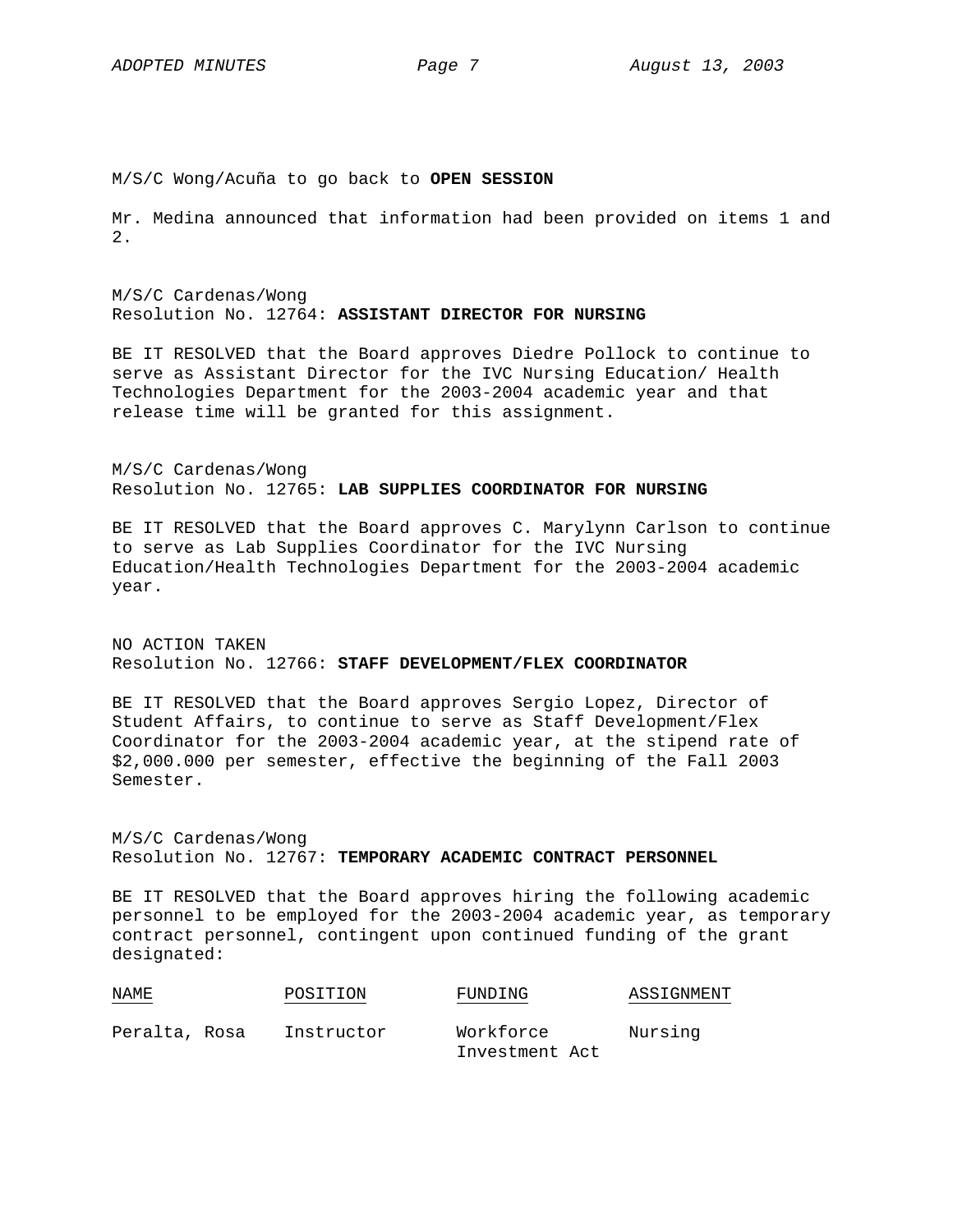M/S/C Cardenas/Wong Resolution No. 12768: **FULL-TIME TEMPORARY ACADEMIC PERSONNEL**

BE IT RESOLVED that the Board approves hiring the following full-time temporary academic personnel for the Fall 2003 Semester, pending medical and background checks:

| NAME            | CLASSIFICATION/STEP                                                               | ASSIGNMENT     |
|-----------------|-----------------------------------------------------------------------------------|----------------|
| Rangel, Beatriz | Appropriate Classification<br>and Step Contingent Upon<br>Verification of Records | ESL Instructor |

M/S/C Cardenas/Wong Resolution No. 12769: **TEMPORARY ACADEMIC PERSONNEL**

BE IT RESOLVED that the following personnel be employed during the 2003-2004 academic year, as credentialed, at the hourly rate provided for in Resolution No. 12564. Employment is contingent upon verification of records, credentials, and sufficient enrollment, or whether the class is essential to a full-time instructor's load:

NAME POSSIBLE ASSIGNMENT

| Candland, Robert       | Journalism                   |
|------------------------|------------------------------|
| Chee, Fabio            | Spanish                      |
| Lemus, Sylvia          | <b>Business</b>              |
| Moreira-Nicklen, Anita | English as a Second Language |
| Piedra, Marcela        | <b>Business</b>              |
| Thompson, Arelys       | Theatre                      |
| Watts, David           | Driver Improvement Training  |

M/S/C Cardenas/Wong Resolution No. 12770: **TEMPORARY ACADEMIC PERSONNEL**

BE IT RESOLVED that the following personnel be employed as librarians during the 2003-2004 academic year, as credentialed, at the hourly rate provided for in Resolution No. 12564.

| NAMF.         | POSSIBLE ASSIGNMENT |  |  |
|---------------|---------------------|--|--|
|               |                     |  |  |
| Pitones, Rosa | Librarian           |  |  |

| Pitones, Rosa  | Librarian |
|----------------|-----------|
| Tauler, Sandra | Librarian |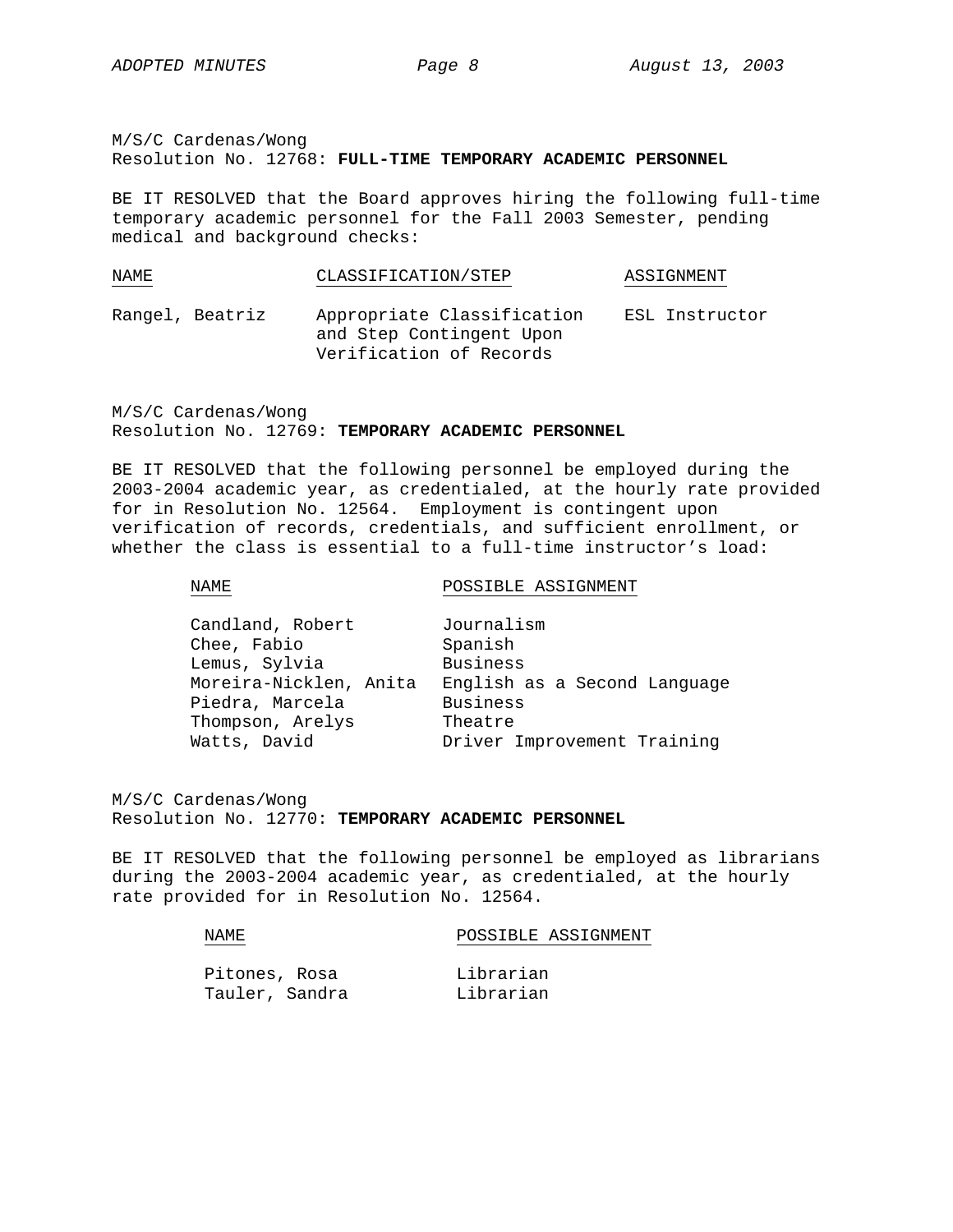M/S/C Cardenas/Wong Resolution No. 12771: **TEMPORARY ACADEMIC EMPLOYMENT**

BE IT RESOLVED that the following personnel be employed temporarily, on a part-time hourly basis, during 2003-2004 academic year, in accordance with the hourly rate provided for in Resolution No. 12564. Employment is contingent upon verification of records, credentials, continued funding of the grant indicated and approval of the program officer:

| NAME                                                                     | PROJECT POSITION                                 | FUNDING SOURCE                                  |
|--------------------------------------------------------------------------|--------------------------------------------------|-------------------------------------------------|
| Alvarado, Arturo                                                         | Counselor                                        | District                                        |
| Cabrera, Hector<br>Cano, Edmundo<br>Carrera, Jose<br>Castillo, Stephanie | Counselor<br>Counselor<br>Counselor<br>Counselor | Federal<br>State/District<br>Federal<br>Federal |
| Dorsey, Tanya                                                            | Counselor                                        | State/District                                  |
| Fristrup, Carey                                                          | Counselor                                        | State/District                                  |
| Garcia, Rosario                                                          | Counselor                                        | State                                           |
| Harmon, Mary                                                             | Counselor                                        | State                                           |
| Ibarra, Fabiola                                                          | Counselor                                        | District                                        |
| Lopez, Gabriela                                                          | Counselor                                        | Federal                                         |
| Nechochea, Alex<br>Neeley, Maria                                         | Counselor<br>Counselor                           | Federal<br>State                                |
| Ragland, Lisa<br>Ramirez, Arturo                                         | Counselor<br>Instructional<br>Specialist         | Federal<br>State                                |
| Ramirez, Xochitl                                                         | Instructional<br>Specialist                      | Federal                                         |
| Salgado, Cynthia<br>Scott, Norma<br>Sigala, Ana Isabel                   | Counselor<br>Counselor<br>Counselor              | Federal<br>Federal<br>State                     |
| Treviña, Elizabeth<br>Tan, Harlinda                                      | Counselor<br>Counselor                           | State/District<br>District                      |
| Vega, Olga                                                               | Counselor                                        | Federal                                         |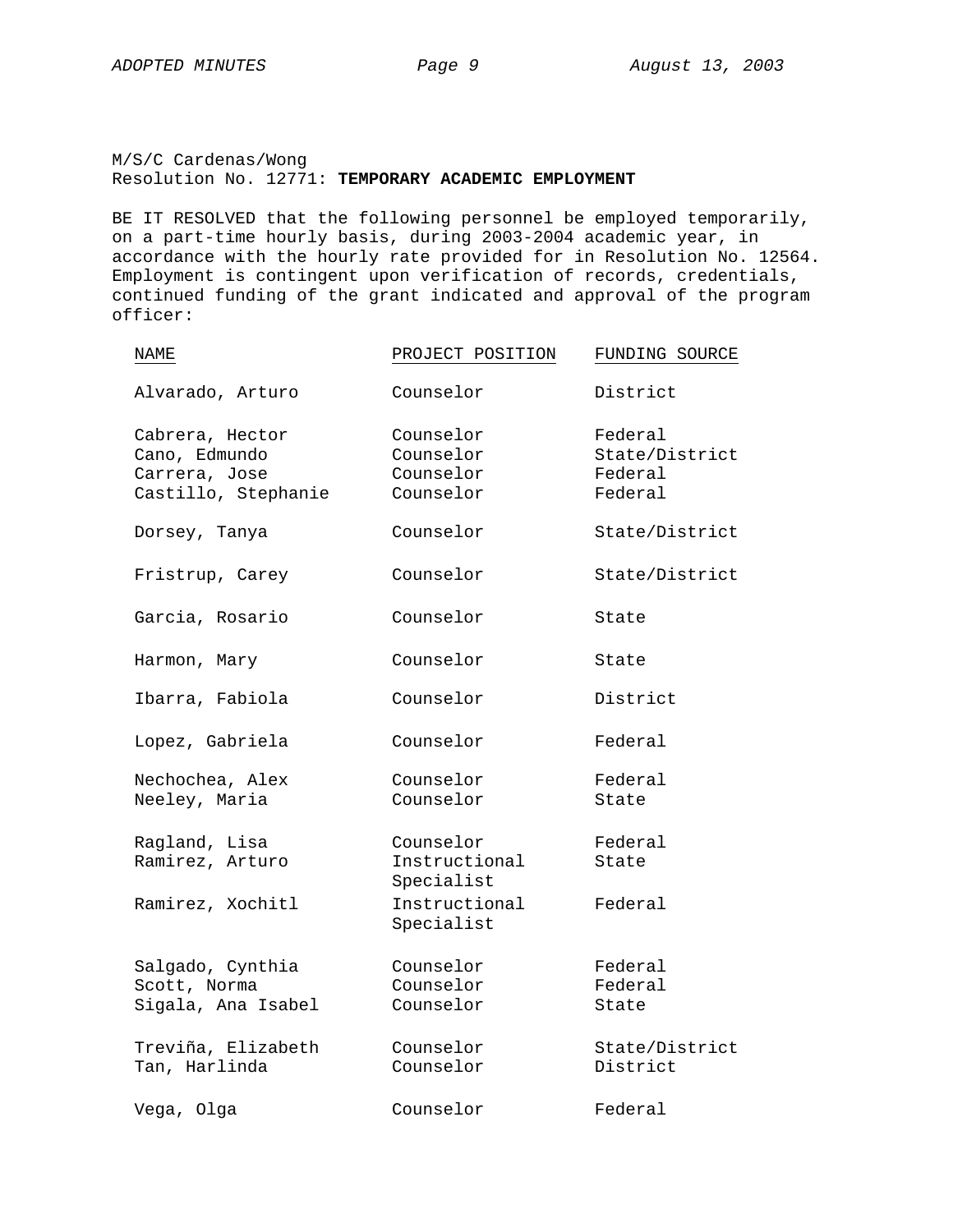M/S/C Cardenas/Wong Resolution No. 12772: **TITLE IX COMPLIANCE OFFICER STIPEND**

BE IT RESOLVED that compensation for the duties and responsibilities associated with the position of Title IX Compliance Officer for the District shall be a fixed stipend in the amount of \$1,080.00 (\$540.00 per semester) for fiscal year 2003-2004.

BE IT FURTHER RESOLVED that at the beginning of 2003-2004 academic year an internal advertisement shall be posted for a person or persons to assume the duties and responsibilities of Title IX Compliance Officer.

M/S/C Wong/Cardenas Resolution No. 12773: **PERSONAL SERVICES CONTRACT – MUSEUM CURATOR**

WHEREAS, personal services contracting for all services currently or customarily performed by classified school employees to achieve cost savings is permissible under Education Code Section 88003.1, provided certain conditions are met;

WHEREAS, a personal services contract must be awarded through a publicized, competitive bidding process;

WHEREAS, the District wishes to utilize a personal services contract for a Museum Curator.

NOW, THEREFORE, the Board directs the Superintendent/President to publish a Request for Proposal (RFP) and to execute a contract for personal services contract subject to Board ratification.

M/S/C Cardenas/Wong Resolution No. 12774: **CLASSIFIED RESIGNATIONS**

BE IT RESOLVED that the resignations of the following classified employees be accepted at the dates indicated:

| NAME              | POSITION                              | DEPARTMENT                         | FUNDING  | RANGE    | <b>EFFECTIVE</b> |
|-------------------|---------------------------------------|------------------------------------|----------|----------|------------------|
| Davis,<br>Lara C. | Administrative<br>Secretary           | Extended<br>Campus                 | District | $31 - B$ | 9/01/03          |
| Tirado,<br>Jose   | Student<br>Services<br>Representative | Extended<br>$Campus$ -<br>Calexico | District | $24-E$   | 8/22/03          |
| Ramirez,<br>Mary  | Instructional<br>Lab Assistant        | Language<br>Lab                    | District | $23 - A$ | 5/31/03          |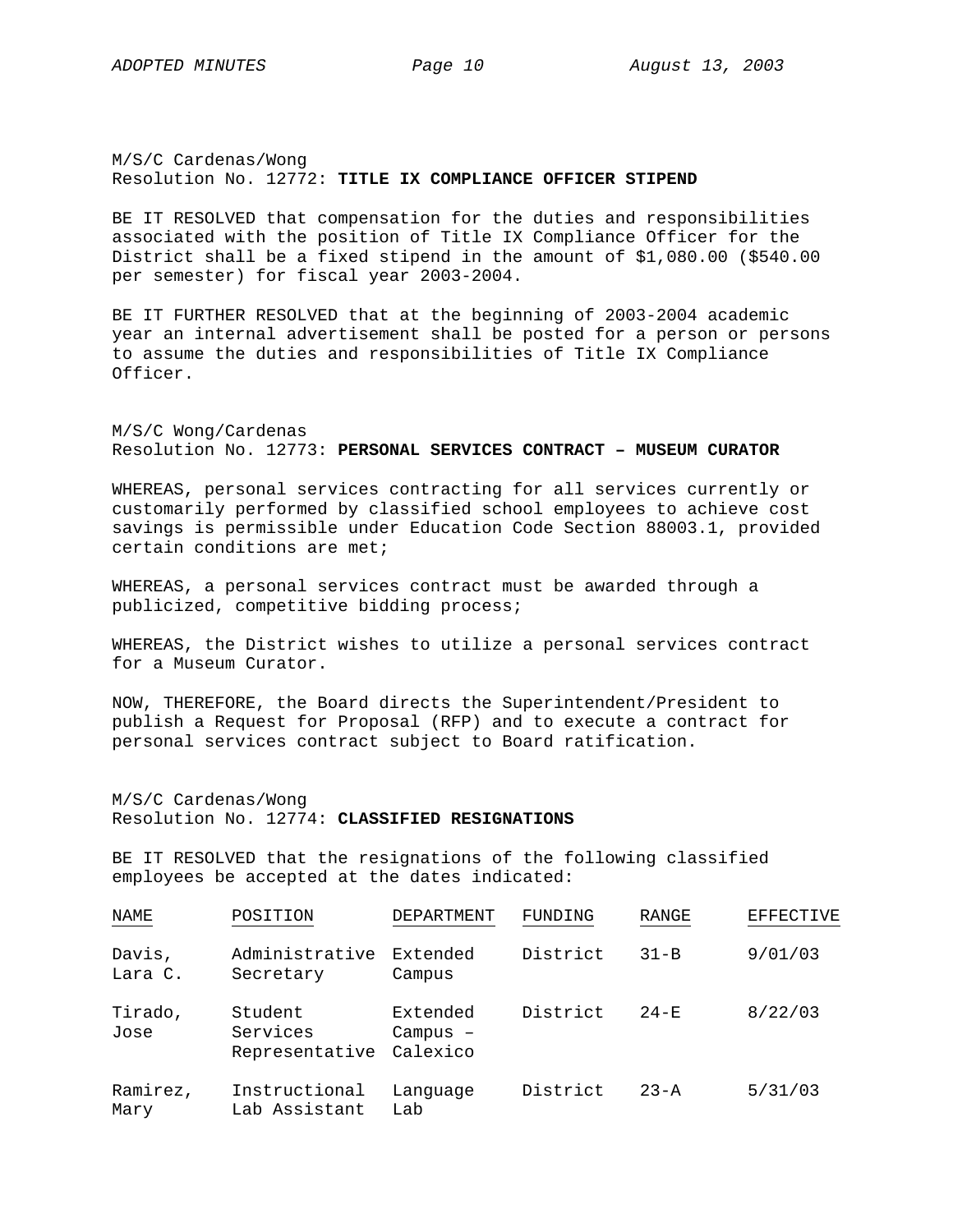| Rodriguez, Preschool |         | Early     | State | $26-E$ | 7/21/03 |
|----------------------|---------|-----------|-------|--------|---------|
| Norma                | Teacher | Childhood |       |        |         |
|                      |         | Education |       |        |         |

M/S/C Cardenas/Wong Resolution No. 12775: **CLASSIFIED MANAGEMENT EMPLOYMENT**

BE IT RESOLVED that the following individual be employed as a Classified Management employee as indicated:

| NAME         | POSITION                             | FUNDING  | RANGE   | EFFECTIVE |
|--------------|--------------------------------------|----------|---------|-----------|
| Kenner, Mark | Director of<br>Technical<br>Services | District | $R - D$ | 8/4/03    |

M/S/C Cardenas/Wong Resolution No. 12776: **SUBSTITUTE EMPLOYEES**

BE IT RESOLVED that the following individuals be employed on a substitute basis, as needed:

| NAME                    | POSITION                       | FUNDING  | RANGE    | <b>EFFECTIVE</b>        |
|-------------------------|--------------------------------|----------|----------|-------------------------|
| Harmon,<br>Richard      | Small Business<br>Advisor      | Federal  | $40 - A$ | $8/4/03$ to<br>9/30/03  |
| Sandoval,<br>Sylvia     | Office<br>Assistant I          | Federal  | $19 - A$ | $7/1/03$ to<br>9/30/03  |
| Supnet, Cesar           | Microcomputer<br>Lab Assistant | State    | $25 - A$ | $7/28/03$ to<br>9/30/03 |
| Valladares,<br>Angelina | Office<br>Assistant I          | District | $19 - A$ | $8/1/03$ to<br>9/30/03  |

M/S/C Cardenas/Wong

Resolution No. 12777: **SHORT-TERM OFFICE ASSISTANT II, STUDENT AFFAIRS** 

WHEREAS, the Director of Student Affairs has determined a need for a short-term employee in the Student Affairs department;

WHEREAS, this need is based on the following: the Staff Secretary I assigned to the Student Affairs Office will be taking a leave of absence effective August 25, 2003 and in order maintain the same level of services provided by the Student Affairs Office, it is necessary to train the short-term employee prior to the Staff Secretary I taking leave;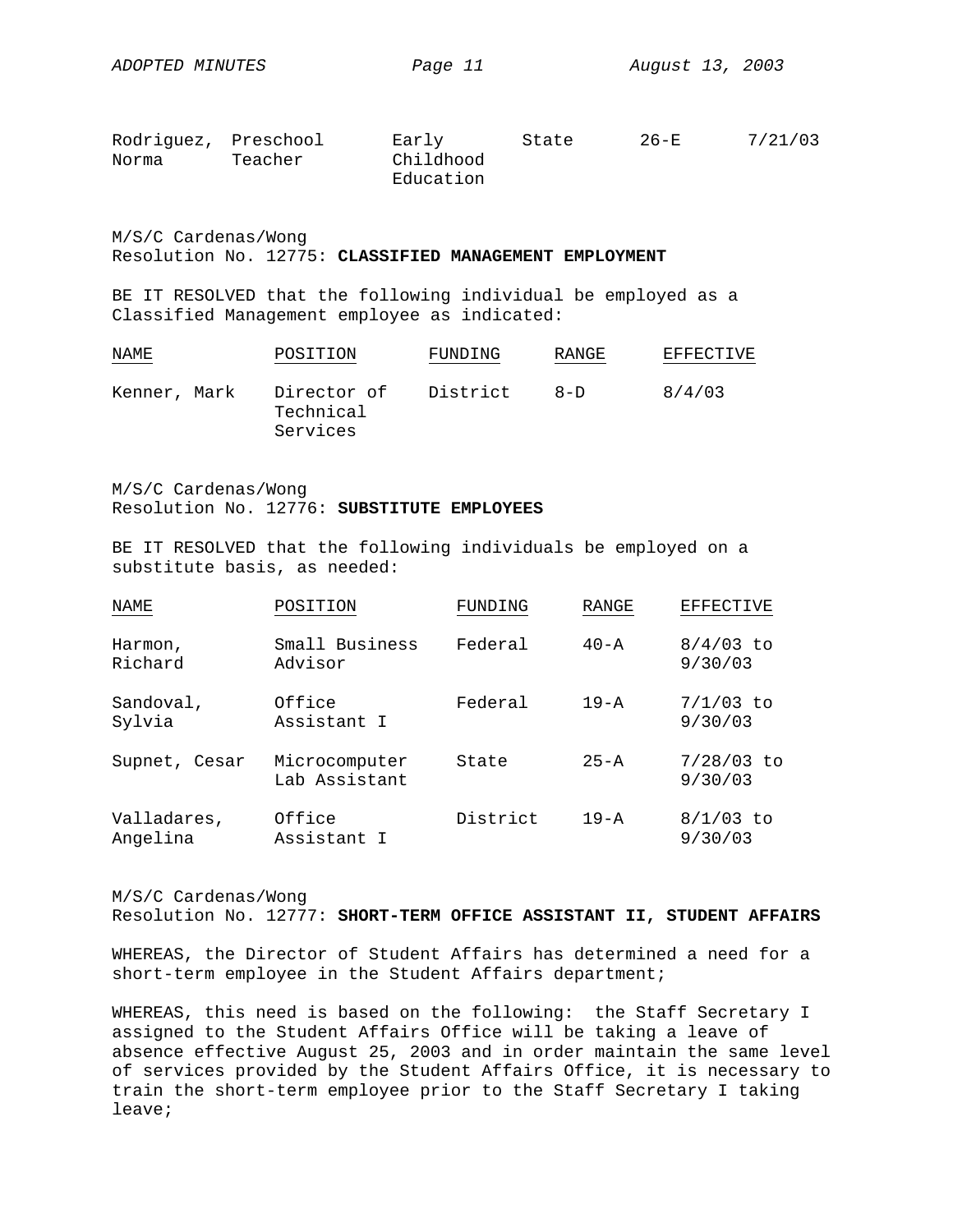WHEREAS, the classification for the short-term employee is Office Assistant II;

WHEREAS, the specific duties to be performed by the short-term employee are:

- Perform secretarial duties and relieve the Student Affairs Director of a variety of clerical and routine duties and some technical assignments; utilize transcription/ dictation equipment as assigned, and record and transcribe minutes; prepare a variety of correspondence, memoranda, reports and other written materials.
- Review and proofread Student Affairs documents, records and forms for accuracy, completeness and conformance to applicable rules and regulations.
- Provide work direction to college work study students, and assign them to perform office tasks and procedures as appropriate; assist in training and evaluating their performance.
- Assist in monitoring the Student Affair's budget expenditures and maintain financial records and current account balances; order and maintain office supplies and other materials.
- Receive, open and distribute mail; receive visitors, arrange travel for staff, schedule appointments, answer telephone calls, forward information, and refer or transfer calls to appropriate staff members; arrange and schedule a variety of meetings and conferences;
- Will provide clerical and supportive assistance to the President of the Associated Students; will attend the Associated Students meetings and take the minutes; will provide other support and clerical assistance to the Associated Student officers or designees in their activities, assignments, and tasks.
- Perform related duties, as assigned, to assist Student Affairs personnel during absences, periods of intense business, and other necessary work related to the positions responsibilities.

WHEREAS, the employment term of the short-term employee shall begin on August 14, 2003 and end on August 22, 2003;

NOW, THEREFORE, BE IT RESOLVED that the Board approves the position of a short-term Office Assistant II at the Student Affairs department;

BE IT FURTHER RESOLVED that the person hired in the short-term position shall be employed in accordance with the provisions of Education Code Section 88003 relating to short-term employees.